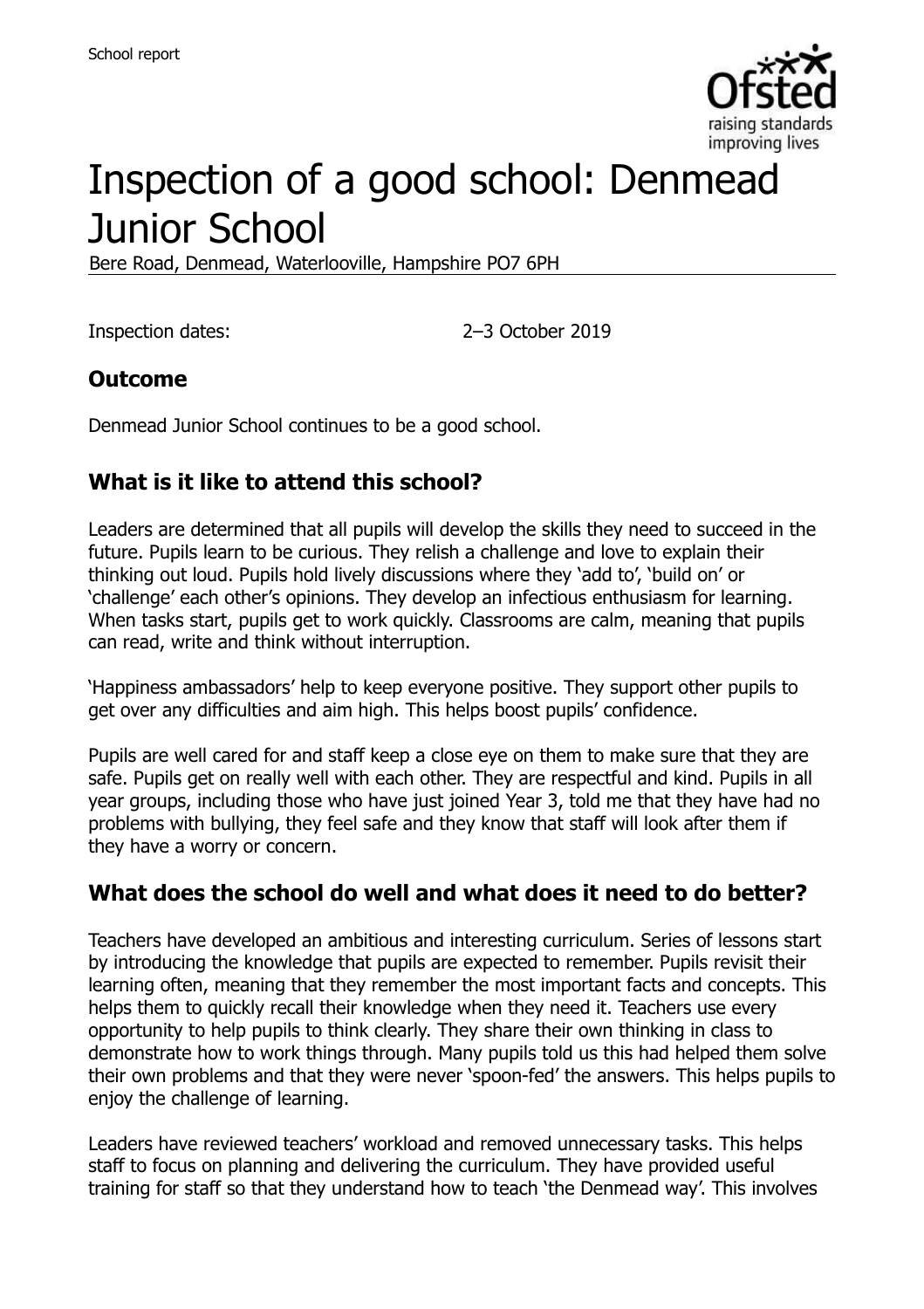

very clear instruction, the development of vocabulary and plenty of small checks that help teachers to judge pupils' needs. Pupils are used to this and they grasp new learning quickly and get extra help should they need it.

Reading is given the highest priority. Staff carefully check pupils' reading on entry and provide extra help to any pupils who need it. Skilled support staff help pupils to recap their phonics (letters and the sounds they represent), should they need a boost. This helps pupils to keep up with others. All pupils read books which match their ability, helping them to develop their reading further. Many catch the reading bug and delight in talking about their book choices. However, some pupils do not read enough at home, which hinders them practising their skills.

Staff do not tolerate poor behaviour in class. They reward pupils' positive behaviour often and use this as an example to encourage others. Staff challenge any instances of calling out or interruption immediately, which means that these small niggles do not grow into bigger problems.

All pupils, including the most vulnerable, are encouraged to attend the wide range of clubs available, and many represent the school in local and regional events. Recent successes in gymnastics competitions are a particular highlight.

Pupils with special educational needs and/or disabilities (SEND) are well looked after. Staff know these pupils really well and they adapt lessons to make sure that pupils can access all aspects of the curriculum. This means that pupils with SEND can take part in the same activities as their classmates.

Pupils learn and think about their impact on others carefully. For example, pupils read 'Wonder' by RJ Palacio to consider how they help and welcome people with different abilities and appearances. The personal, social, health and economic (PSHE) education curriculum has been improved recently so that it develops pupils' knowledge in a clearer way.

#### **Safeguarding**

The arrangements for safeguarding are effective.

Pupils know how to keep safe and are confident that they have an adult in school should they need to share a worry. Staff are well trained to identify and report any concerns they may have and do so with urgency. Leaders take these concerns seriously and work with families and external agencies to get pupils the help they need. In some instances, record-keeping is not as diligent as it needs to be.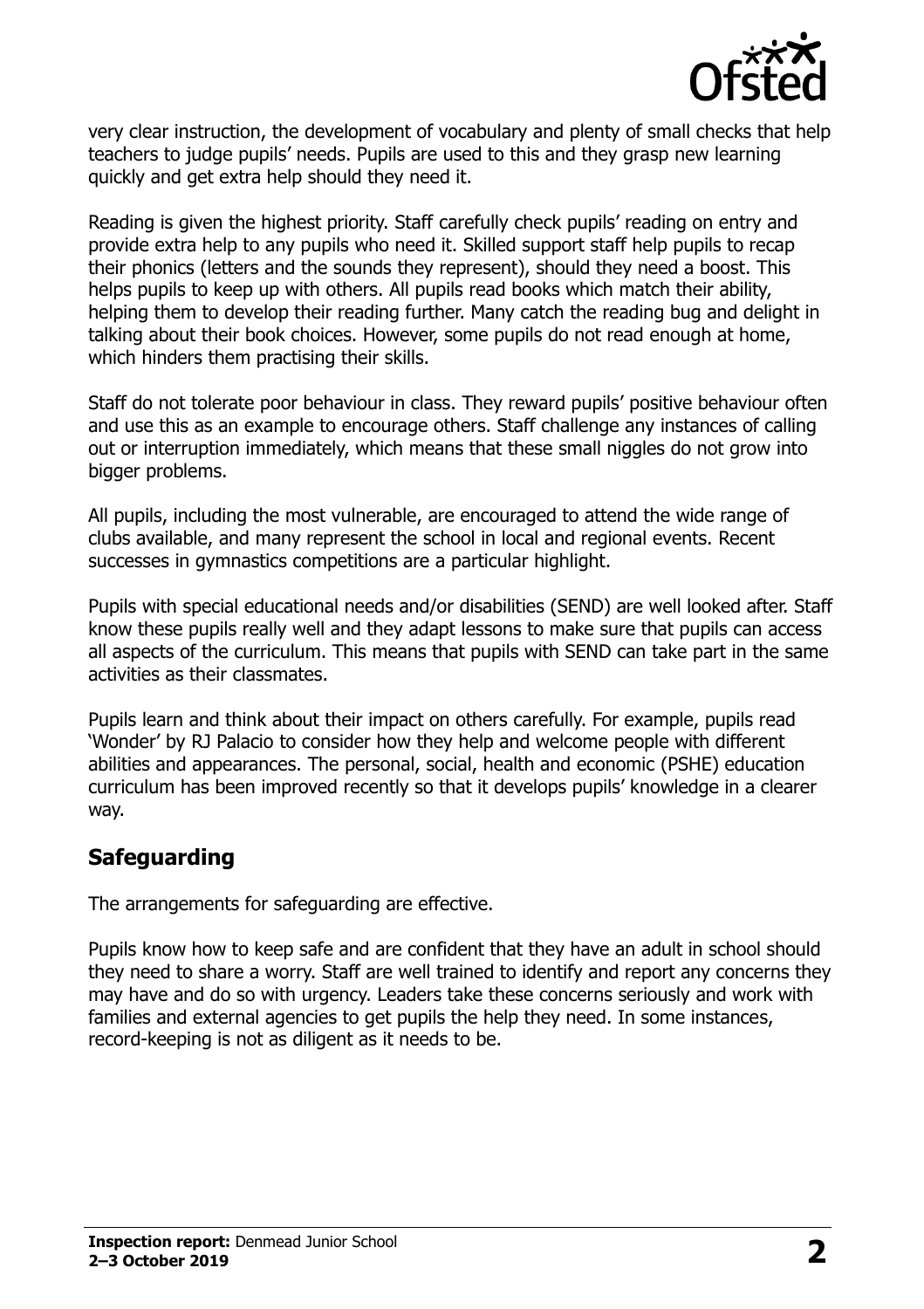

# **What does the school need to do to improve?**

# **(Information for the school and appropriate authority)**

- **Pupils' PSHE education is developed well through assemblies and the school values.** This encourages pupils to take responsibility and make good decisions. However, leaders have only recently set out what they want pupils to learn in PSHE education and how this will build over time. Leaders should continue to check on the implementation of the PHSE education curriculum to ensure that it achieves their aims.
- **Pupils who fall behind in reading receive useful support to catch up. They revise and** recap their phonics, which helps them to read increasingly challenging texts. That said, some pupils do not read often enough at home. Leaders and staff need to ensure that pupils frequently practise their reading skills.
- Staff and leaders take appropriate action to keep pupils safe. There are some instances where leaders have not recorded their actions in response to concerns they have received. Leaders and governors must ensure that actions to safeguard pupils are always recorded.

#### **Background**

When we have judged a school to be good, we will then normally go into the school about once every four years to confirm that the school remains good. This is called a section 8 inspection of a good school or non-exempt outstanding school. We do not give graded judgements on a section 8 inspection. However, if we find some evidence that the school could now be better than good or that standards may be declining, then the next inspection will be a section 5 inspection. Usually this is within one to two years of the date of the section 8 inspection. If we have serious concerns about safeguarding, behaviour or the quality of education, we will convert the section 8 inspection to a section 5 inspection immediately.

This is the first section 8 inspection since we judged the school to be good on 3–4 February 2016.

#### **How can I feed back my views?**

You can use [Ofsted Parent View](https://parentview.ofsted.gov.uk/) to give Ofsted your opinion on your child's school, or to find out what other parents and carers think. We use Ofsted Parent View information when deciding which schools to inspect, when to inspect them and as part of their inspection.

The Department for Education has further quidance on how to complain about a school.

If you are not happy with the inspection or the report, you can [complain to Ofsted.](https://www.gov.uk/complain-ofsted-report)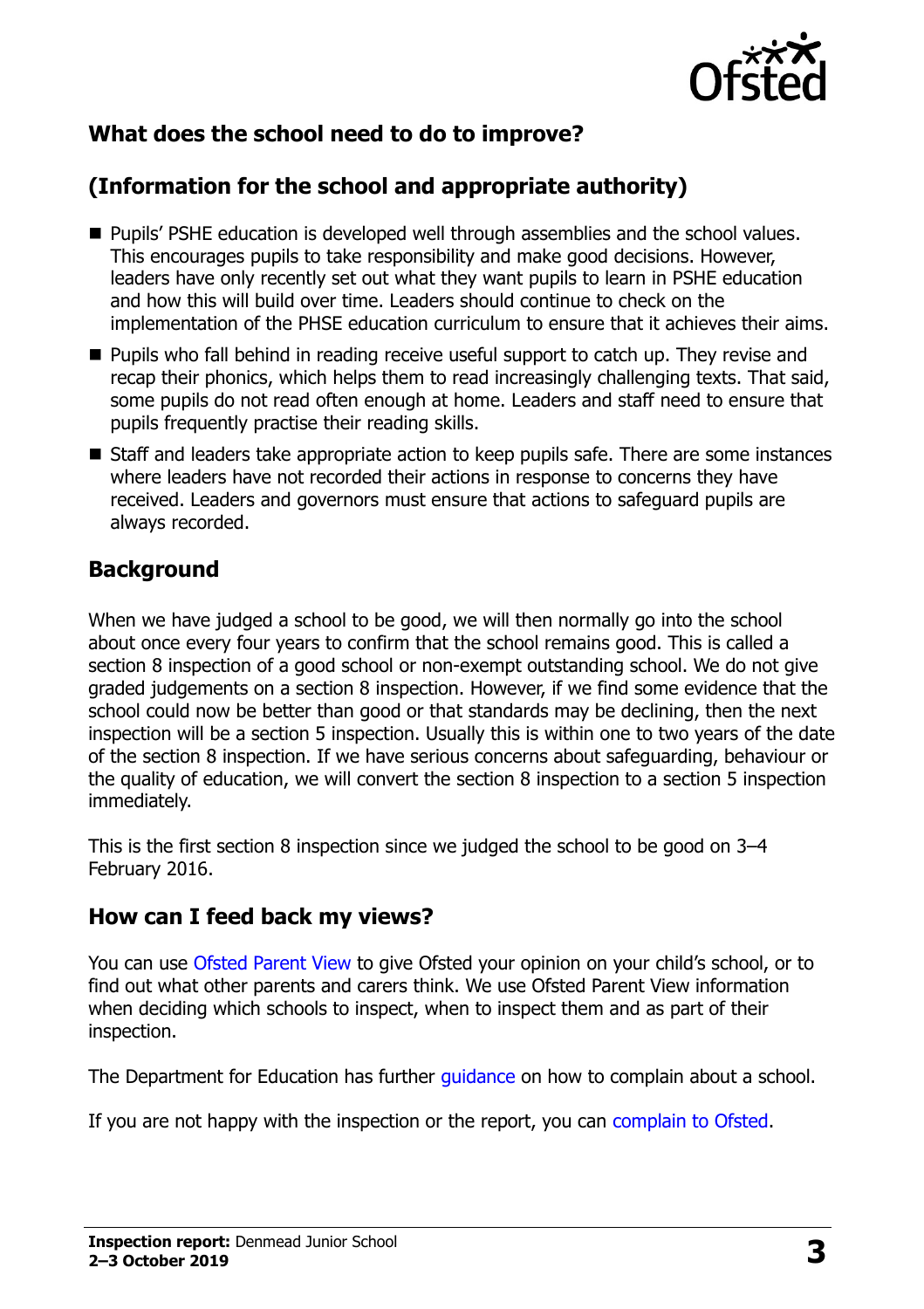

# **Further information**

You can search for [published performance information](http://www.compare-school-performance.service.gov.uk/) about the school.

In the report, '[disadvantaged pupils](http://www.gov.uk/guidance/pupil-premium-information-for-schools-and-alternative-provision-settings)' refers to those pupils who attract government pupil premium funding: pupils claiming free school meals at any point in the last six years and pupils in care or who left care through adoption or another formal route.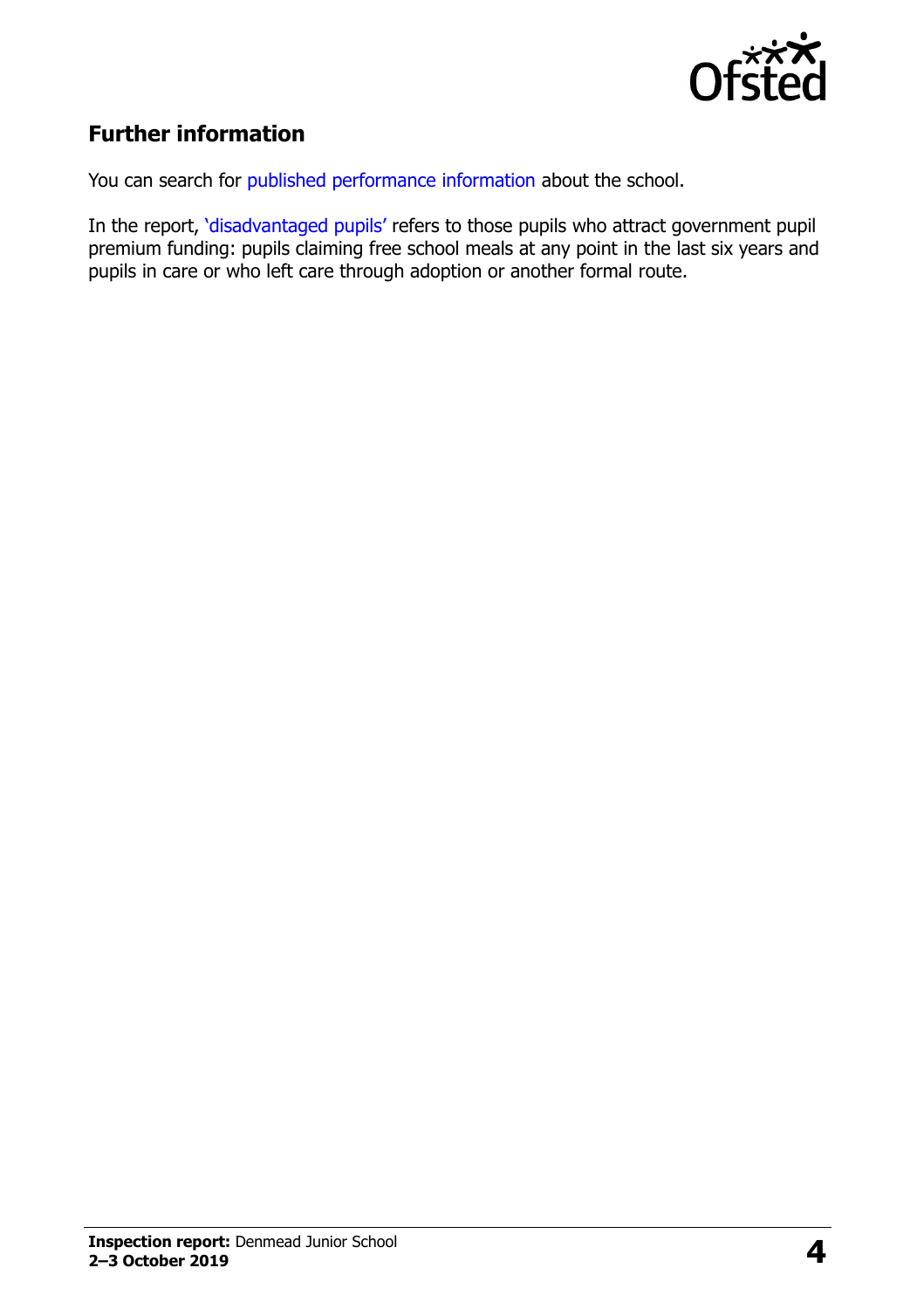

#### **School details**

| Unique reference number             | 116043                       |
|-------------------------------------|------------------------------|
| Local authority                     | Hampshire                    |
| <b>Inspection number</b>            | 10111283                     |
| <b>Type of school</b>               | <b>Junior</b>                |
| <b>School category</b>              | Community                    |
| Age range of pupils                 | 7 to 11                      |
| <b>Gender of pupils</b>             | Mixed                        |
| Number of pupils on the school roll | 319                          |
| <b>Appropriate authority</b>        | The governing body           |
| <b>Chair of governing body</b>      | Glenn Taylor                 |
| <b>Headteacher</b>                  | <b>Elaine Viner</b>          |
| Website                             | www.denmead-jun.hants.sch.uk |
| Date of previous inspection         | 3-4 February 2016            |

# **Information about this school**

- Since the previous inspection, leaders have taken the decision to teach all pupils in mixed-age classes.
- In recent years, the number of pupils on roll has increased.

# **Information about this inspection**

- The inspector met with senior leaders and four governors, including the chair. The inspector also met with an officer from the local authority.
- The inspector initially considered the quality of education by looking in depth at reading, mathematics and computing. He talked to subject leaders, staff and pupils, visited lessons and looked at pupils' work. The inspector then considered a wider range of subjects on day two.
- $\blacksquare$  The inspector reviewed the arrangements for safeguarding by scrutinising safeguarding records, interviewing staff and discussing safeguarding with pupils.
- The inspector considered the views of staff, pupils and parents shared through the Ofsted surveys.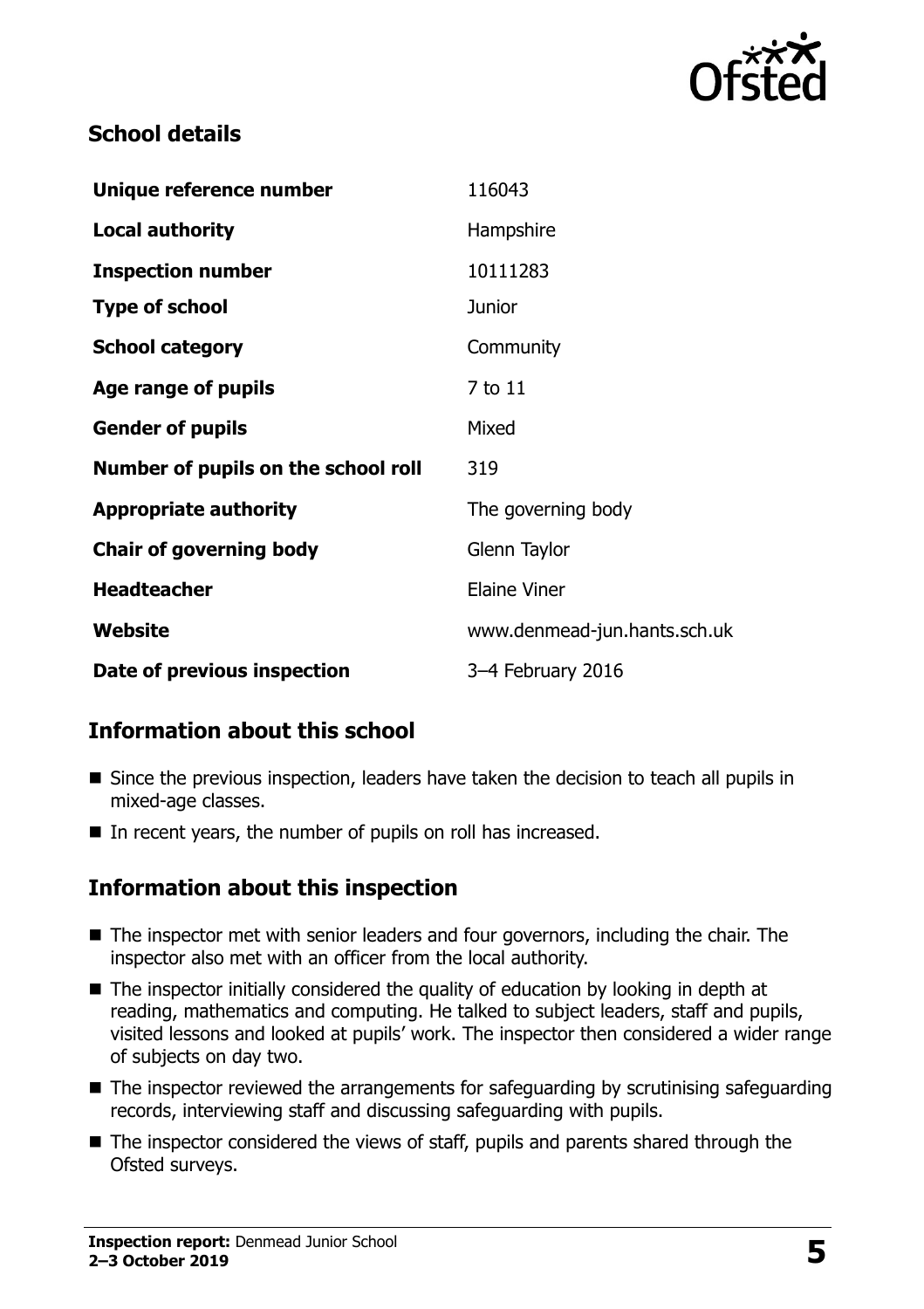

# **Inspection team**

Daniel Lambert, lead inspector Her Majesty's Inspector